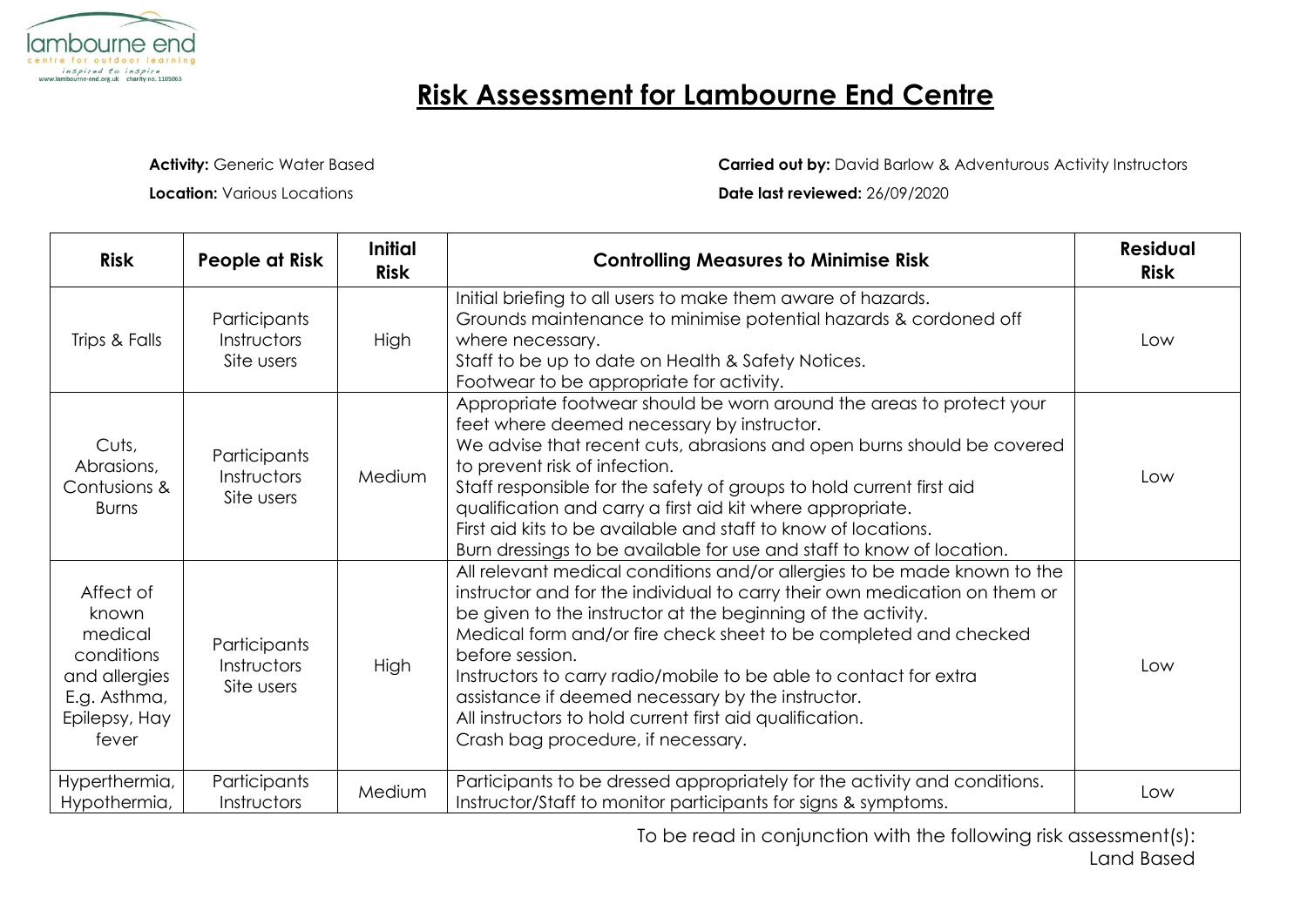

| Sunburn, Heat<br>Stroke &<br>Dehydration        | Site users                                |        | Staff responsible for the safety of groups to hold current first aid<br>qualification and carry a first aid kit where appropriate.<br>First aid kits to be available and staff to know of locations.<br>Staff to have awareness of weather forecasts and prevailing conditions<br>where relevant.                                                                         |     |
|-------------------------------------------------|-------------------------------------------|--------|---------------------------------------------------------------------------------------------------------------------------------------------------------------------------------------------------------------------------------------------------------------------------------------------------------------------------------------------------------------------------|-----|
|                                                 |                                           |        | Showers, towels and blankets available on site.<br>Advise Participants to wear sun cream, clothing that covers skin, hats and<br>to carry/ drink more fluids.<br>All Instructors to either have close access to drinking water or to be<br>carrying it.                                                                                                                   |     |
| Infection<br>From<br><b>Zoonoses</b>            | Participants<br>Instructors<br>Site users | Medium | Regular checks are made to ensure there are no dead animals in or on<br>activity areas.<br>Fresh cuts, abrasions and open burns should be covered to help prevent<br>infection.<br>Hands should be washed after activities and before eating.<br>All domestic animals on site to be routinely wormed.<br>Correct medical advice to be given following possible infection. | Low |
| Manual<br>Handling                              | Participants<br>Instructors<br>Site users | Medium | Staff to adhere to the recommended guidelines from HSE regarding<br>manual handling.<br>Participants to follow lifting brief given by instructor.<br>Instructors to ensure of correct lifting techniques when moving people or<br>equipment.<br>Dynamic risk assessment if getting group lifting or carrying.                                                             | Low |
| Splinters                                       | Participants<br>Instructors<br>Site users | Medium | Activity areas and grounds maintenance to minimise potential hazards.<br>Checks made on a regular basis of equipment.<br>Initial briefing where relevant to include awareness of potential splinters.                                                                                                                                                                     | Low |
| Stings from<br>Plants                           | Participants<br>Instructors<br>Site users | Medium | Briefing to include awareness of such plants.<br>Land maintenance carried out regularly to minimise potential hazards.<br>Antihistamine cream made available on site.                                                                                                                                                                                                     | Low |
| Unauthorised<br>use of Site<br>and<br>equipment | Participants<br>Instructors<br>Site users | High   | Equipment and tools put away after use.<br>Gates to access areas are closed and where there is a padlock locked<br>after use. Main gate is closed at the end of the working day.<br>All groups briefed on unauthorised areas that are not to be entered<br>without permission or knowledge of Lambourne End staff.                                                        | Low |

To be read in conjunction with the following risk assessment(s): Land Based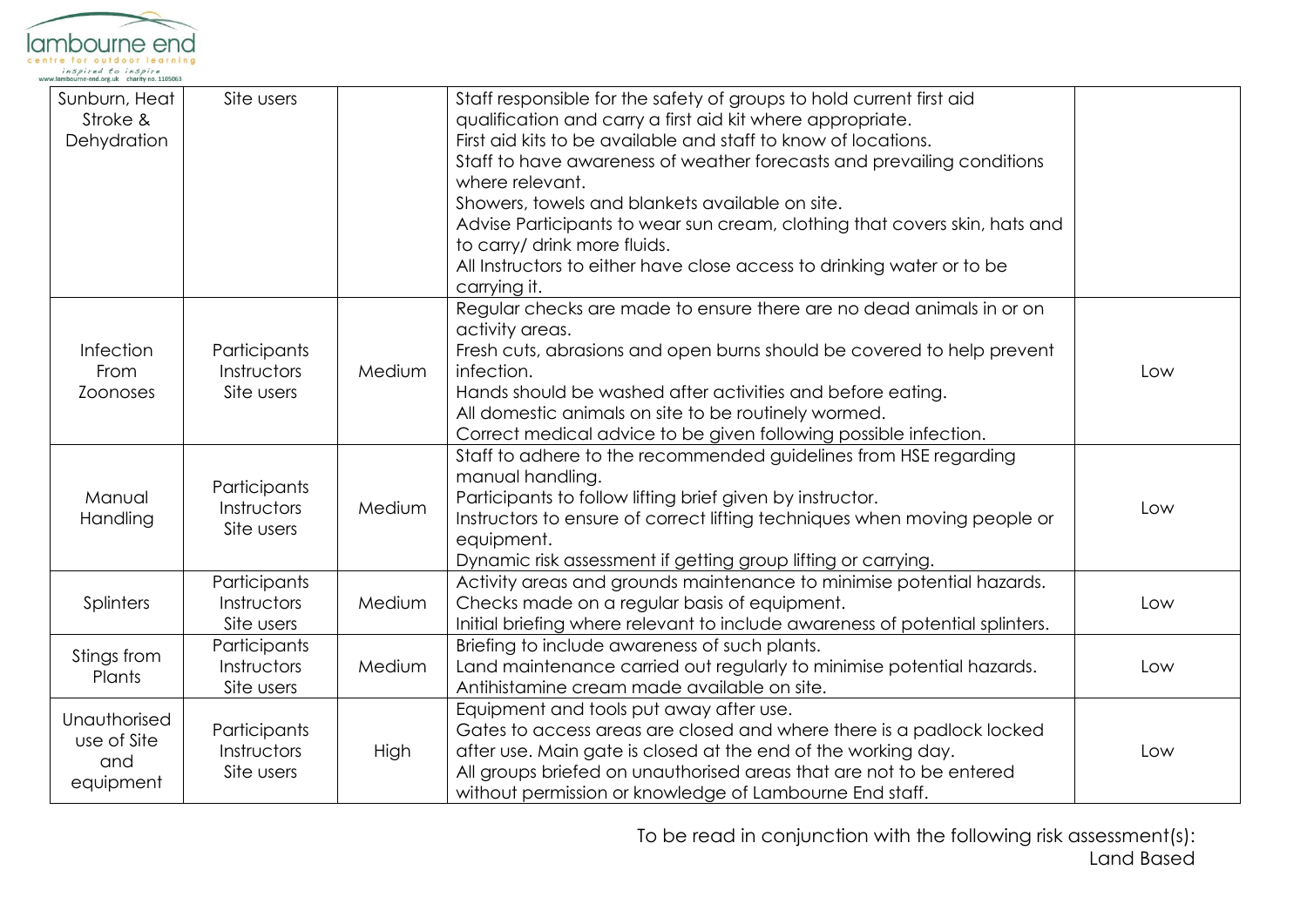

|                                                        |                                           |        | A night duty member of staff will be on site each evening when there is a<br>residential group in residence.<br>Night Duty/Lock Up person to check all areas are locked.<br>No entry signs to be visibly displayed.                                                                                                                |     |
|--------------------------------------------------------|-------------------------------------------|--------|------------------------------------------------------------------------------------------------------------------------------------------------------------------------------------------------------------------------------------------------------------------------------------------------------------------------------------|-----|
| Lone Working                                           | Instructors                               | High   | Emergency services to be contacted where necessary.<br>Instructors must carry a radio and/or phone and be able to<br>communicate with another member of staff or emergency services.<br>Dynamic risk assessment to be carried out prior to work.<br>Individuals must not use equipment or carry out maintenance without the        | Low |
|                                                        |                                           |        | required training or if the risk is to be deemed too high.                                                                                                                                                                                                                                                                         |     |
| Panic on<br>emersion                                   | Participants<br>Instructors<br>Site users | Medium | Briefing to Participants on what to do if in the water and the importance<br>of staying calm and listening to instructions.<br>Participants to be made aware of what the water temperature will be,<br>instructor to be prepared to get in the water if required and ready to<br>assist with appropriate rescue equipment.         | Low |
| Injury from<br>being hit by<br>equipment<br>e.g Paddle | Participants<br>Instructors<br>Site Users | Medium | Safety kit to be worn where appropriate to help prevent injury. (Helmets)<br>Briefing to including safe handling of equipment                                                                                                                                                                                                      | Low |
| Injury to feet<br>due to<br>inappropriate<br>footwear  | Participants<br>Instructors<br>Site users | Medium | Instructors to wear enclosed appropriate footwear whilst at work.<br>Participants are to wear appropriate footwear on activities and are<br>advised to wear appropriate footwear at all other times.                                                                                                                               | Low |
| Injury due to<br>Jewellery<br>being worn               | Participants<br>Instructors               | Medium | We advise jewellery other than stud earrings & a watch to be removed or<br>covered before taking part in adventurous activities; please refer to each<br>individual activity risk assessment for more details.<br>If not possible, Instructor should make an informed decision with regards<br>to participant continuing activity. | Low |
| Offsite<br>activities                                  | Participants<br>Instructors               | Medium | Instructors to carry radio, mobile phone, water (or have access to) and<br>first aid kit where necessary.<br>Member of staff onsite to informed of late back procedure.<br>Instructors to have a working knowledge of offsite venues; briefing of<br>group to involve staying together, no go area and site boundaries.            | Low |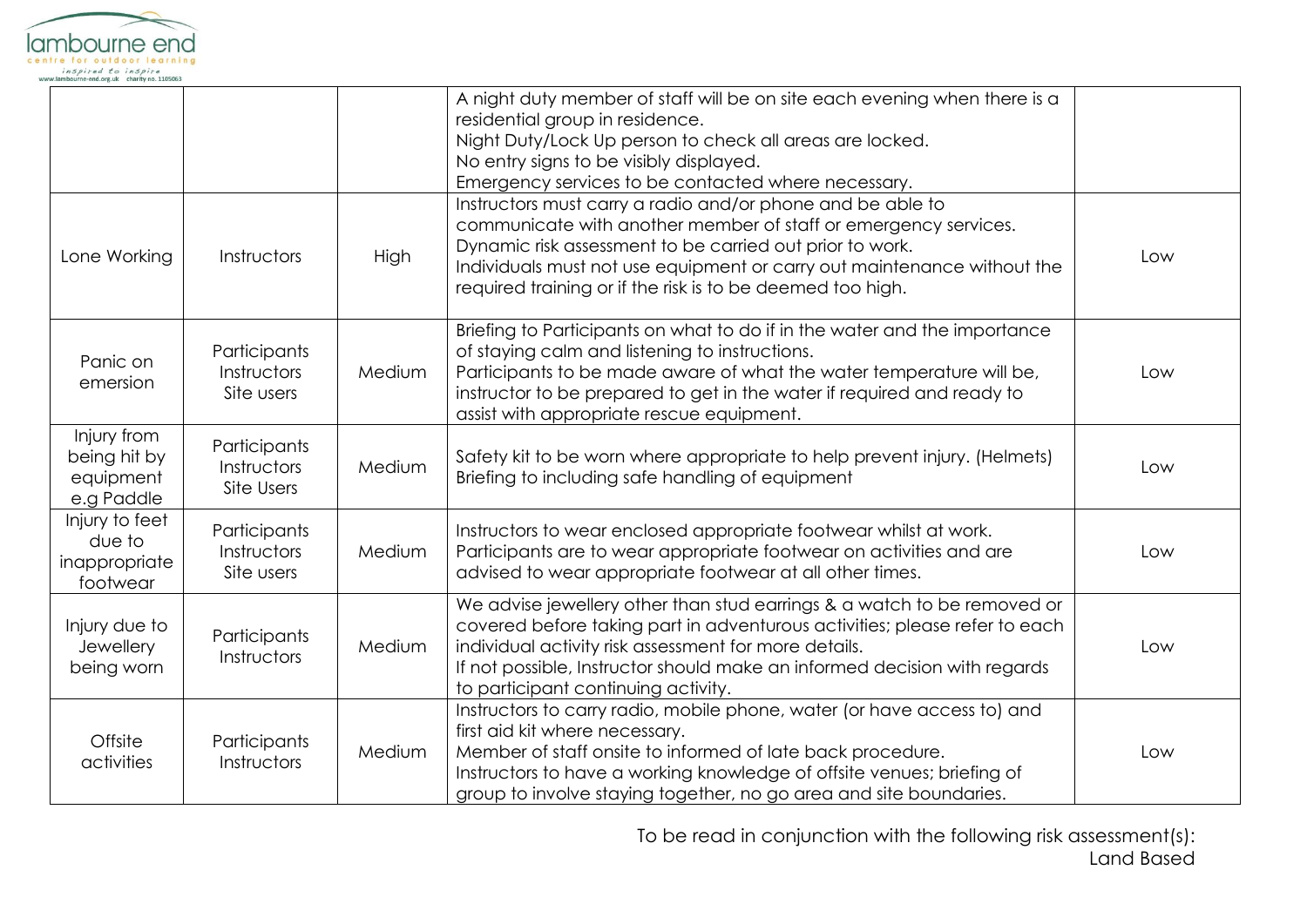

| Drowning                                 | Participants<br>Instructors<br>Site users | High   | Buoyancy aids to be worn and fitted correctly on activities they are<br>deemed necessary.<br>Briefing and medical sheet completed to identify weak or non swimmers.<br>Instructor/Staff prepared to enter the water at all times ready to assist<br>with appropriate rescue equipment.<br>Gates to water based area should be locked when not in use.                                                                           | Low |
|------------------------------------------|-------------------------------------------|--------|---------------------------------------------------------------------------------------------------------------------------------------------------------------------------------------------------------------------------------------------------------------------------------------------------------------------------------------------------------------------------------------------------------------------------------|-----|
| Chemical<br>Levels<br>(Swimming<br>pool) | Participants<br>Instructors<br>Sit Users  | Medium | Trained/Competent Staff to check chemical levels when needed.                                                                                                                                                                                                                                                                                                                                                                   | Low |
| Fire                                     | Participants<br>Instructors<br>Site users | Medium | All staff to know fire procedure.<br>Liaising briefing to include Fire procedure.<br>Regular fire checks made to ensure system is functioning correctly.<br>Must have access to fire fighting equipment, which is regularly checked<br>by an external contractor.<br>Emergency services to be contacted where necessary.                                                                                                        | Low |
| Sprains &<br><b>Strains</b>              | Participants<br>Instructors<br>Site User  | Low    | Briefing on how to use equipment correctly.<br>Equipment used only when instructed to do so.<br>Grounds maintenance carried out on a regular basis.<br>All instructors to hold current First aid qualification.<br>Cold compresses available on site.                                                                                                                                                                           | Low |
| Loss of group<br>control                 | Participants<br>Instructors<br>Site users | High   | Instructors to be trained and deemed competent in running the activity<br>and will show assertiveness in dealing with any situation that could<br>compromise the safety of the session.<br>Visiting group asked to grade their group to enable adequate and<br>suitable staff to be available.<br>Instructor to dynamically risk assess group at all times & have a radio<br>should assistance be needed from additional staff. | Low |
| Injury due to<br>activity                | Participants<br>Instructors<br>Site users | High   | Briefing to include importance of listening to instructions.<br>Instructors to be competent and assessed before leading activities.<br>All Instructors to have read and abide by the St.O.P.s and Risk<br>Assessments.<br>Staff responsible for the safety of groups to hold current first aid<br>qualification and carry a first aid kit where appropriate.                                                                    | Low |